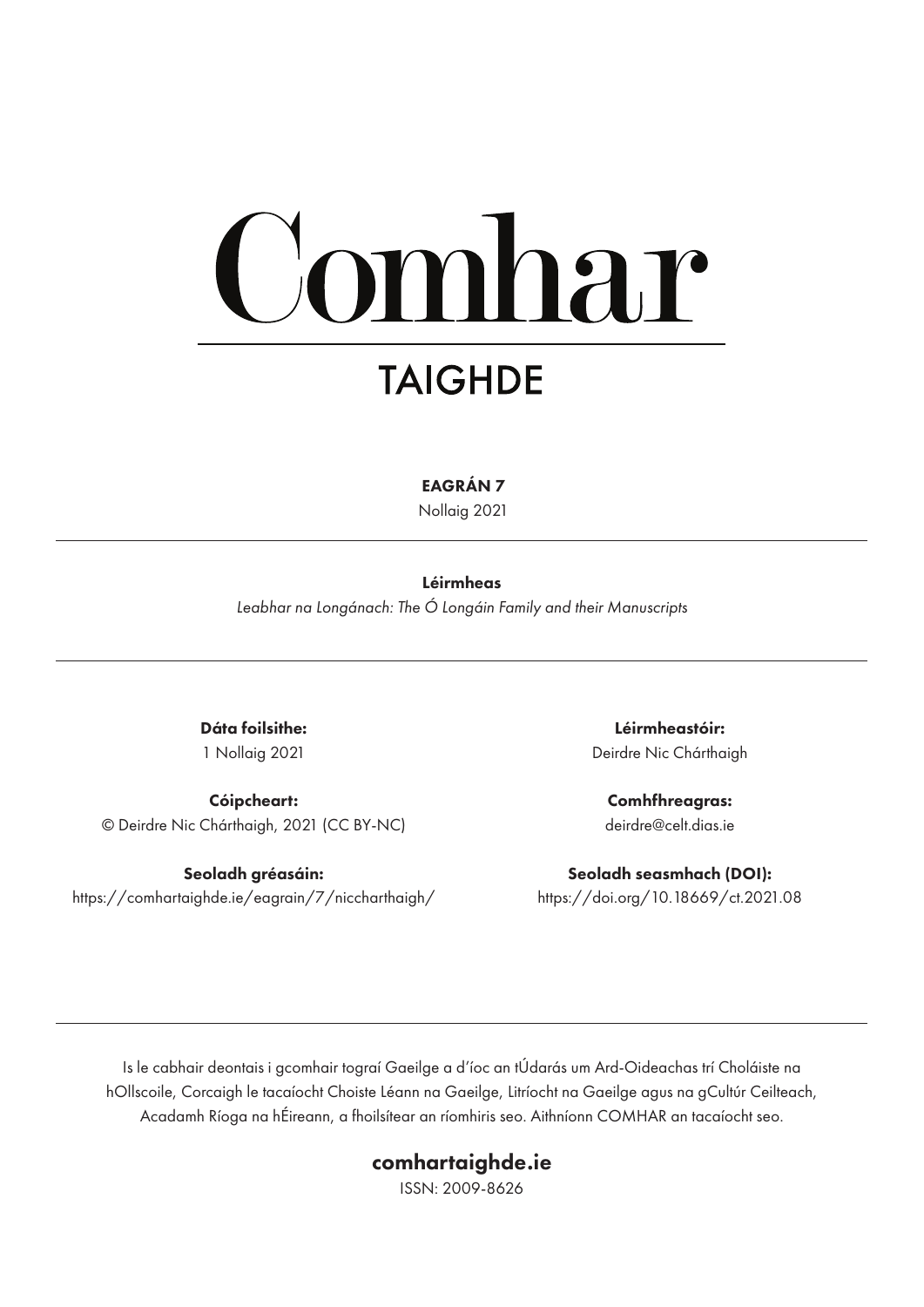# *Leabhar na Longánach: The Ó Longáin Family and their Manuscripts*

Cló Torna (2018) | vii + 408 lch | ISBN: 978-1-9996859-0-4 | €20 Pádraig Ó Macháin agus Sorcha Nic Lochlainn (eagí)

Is éard atá sa chnuasach seo ná na páipéir a tugadh ag Comhdháil na Longánach i gColáiste na hOllscoile, Corcaigh in 2015, maille le dhá aiste sa bhreis (le Pádraig de Brún agus le Richard Sharpe, nach maireann). Díríonn na haistí ar ghnéithe fairsinge de shaol, de shaothar agus d'oidhreacht na scríobhaithe Gaeilge ba mhó le rá sa tréimhse iarchlasaiceach, muintir Longáin Chorcaí. Maireann breis agus 450 lámhscríbhinn ó phinn seisear ball den teaghlach sin: Mícheál mac Peadair († 1770), Mícheál Óg (1766– 1837), Peadar (1801–c.1860), Pól (1801–1866), Seosamh (1817–1880), agus Mícheál mac Seosaimh (1856–1877). Ba é Breandán Ó Conchúir ba thúisce a thug aitheantas do thábhacht na Longánach ina shaothar ceannródaíoch *Scríobhaithe Chorcaí, 1700– 1850* (1982), agus rinneadh iniúchadh cuimsitheach orthu ó shin in *The Scribe in Eighteenth- and Nineteenth-century Ireland: Motivations and Milieu* le Meidhbhín Ní Úrdail (2000). Tógann na haistí sa chnuasach seo ar an scoláireacht sin, agus caitheann siad solas ar líon agus ar shaibhreas na bhfoinsí a bhfuil ransú le déanamh go fóill orthu. Deich n-aiste ar fad atá ann (seacht gcinn le fir agus trí cinn le mná), agus is i mBéarla a scríobhadh a bhformhór (seacht gcinn as deich gcinn). Pléifear na haistí thíos san ord inar foilsíodh iad.

An comhthéacs stairiúil ina raibh na Longánaigh i mbun pinn is ábhar don aiste 'Carrignavar and the McCarthy Spáinneach Family' le John Mulcahy. Leagtar amach an ceantar ar a dtugann an t-údar 'Ó Longáin country' ag tús na haiste: an fearann sin

idir Paidhc na gCiarraíoch, Gleann Maghair agus an Teampall Geal. Is ar Charraig na bhFear, atá suite i lár an triantáin sin, agus mar ar shocraigh muintir Longáin ag tús na 1760idí, a dhírítear san aiste. Tugtar le tuiscint gur chuir iompú na dtiarnaí talún — muintir Mhic Charthaigh Spáinneach — ina bProtastúnaigh luas le meath na gcúirteanna filíochta agus leis na hathruithe sóisialta a thit amach sa cheantar sin sa dara leath den ochtú haois déag. Is i gcomhthéacs fhoréigean na mBuachaillí Bána, scaipeadh smaointeoireacht na nÉireannach Aontaithe, chorraíl sheicteach na mblianta 1822–23, agus an Ghorta Mhóir féin a léirítear an domhan inar mhair muintir Longáin. Tarraingíonn an t-údar ar thuairiscí comhaimseartha le scéal spéisiúil Charraig na bhFear a insint ach, cé is moite de chorrthagairt thall is abhus, is ar éigean a luaitear na Longánaigh féin san insint.

Déanann Pádraig de Brún iniúchadh cuimsitheach, cáiréiseach ar shaol agus ar shaothar Mhíchíl mhic Pheadair, 'sinsear na scuaine', sa dara haiste sa chnuasach seo. Déanann sé scagadh cúramach ar réimse leathan foinsí agus é ag iarraidh coiscéimeanna an scríobhaí a rianú agus é 'ar deoraíocht' óna bhaile dúchais sa Ghleann i gContae Luimnigh. I measc na bhfoinsí sin tá an fhilíocht chomhaimseartha, seanchas áitiúil, lámhscríbhinní an scríobhaí féin agus lámhscríbhinní a shleachta. Insítear dúinn gur chaith Mícheál mac Peadair seal i nGleann Bearcáin ag saothrú lámhscríbhinní do mhuintir Shúilleabháin, gur chaith sé tréimhse eile i mBaile Átha Cliath agus, tamall éigin ina dhiaidh sin arís, i nDroichead na Bandan. Déan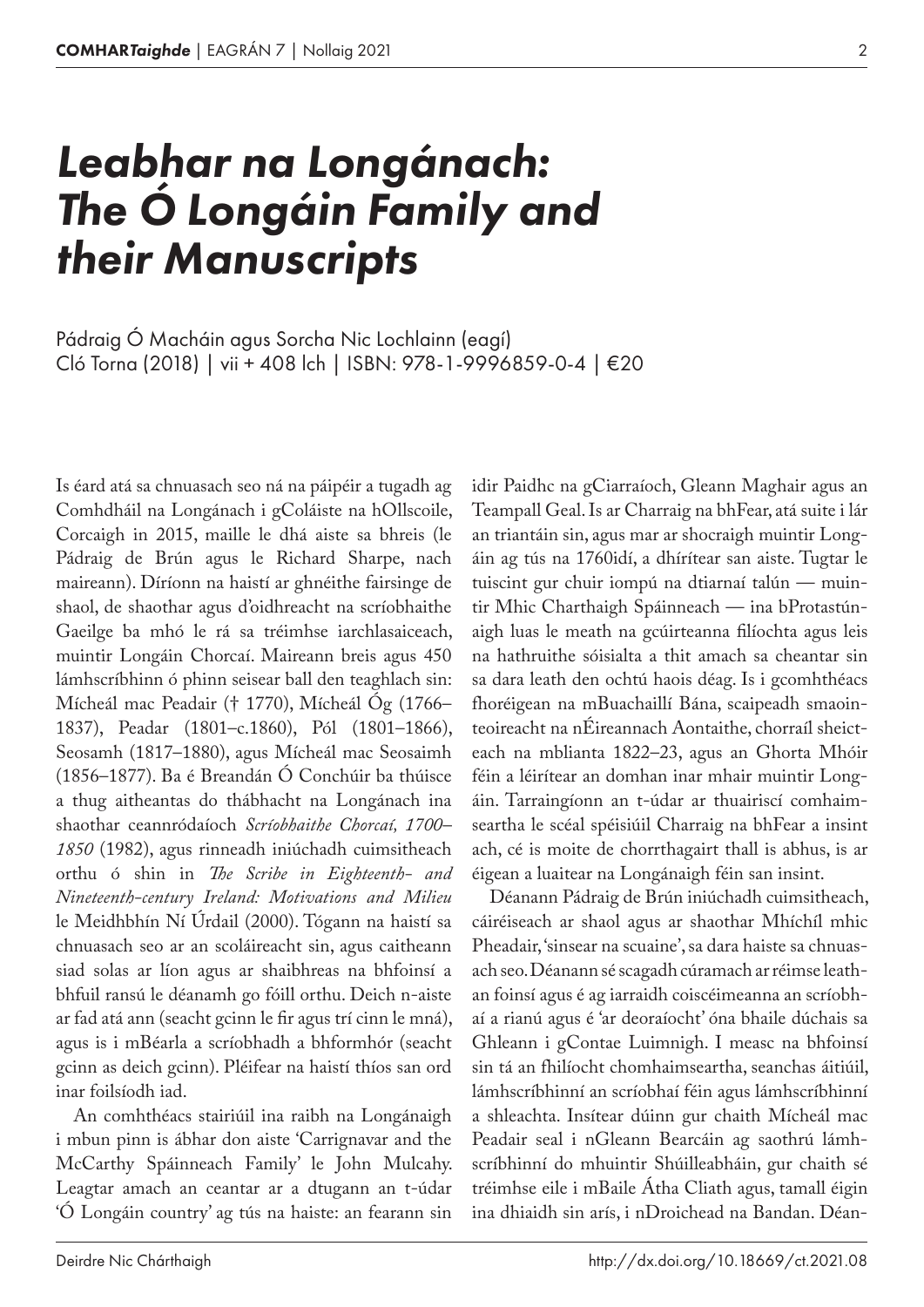ann de Brún tuairimíocht thomhaiste maidir le cén uair ar lonnaigh sé i mBéal Átha Maghair i gCarraig na bhFear ar deireadh thiar. Bhí an tEaspag Seán Ó Briain i measc na bpátrún a bhí aige agus déantar cur síos anseo ar ról Mhíchíl sa chonspóid faoi ghinealach Dhomhnaill Uí Bhriain (1638–1759), Iarla Leasa Mhóir. Luaitear na téacsanna sin nach mbeadh tagtha slán d'uireasa Mhíchíl, agus más mó aitheantas atá tugtha ag scoláirí dá mhac, Mícheál Óg, go nuige seo, leagtar béim anseo ar an gcomaoin faoina bhfuil lucht léinn na Gaeilge ag sinsear an teaghlaigh.

Achoimre den scoth ar shaol agus ar shaothar na Longánach is ea aiste Mheidhbhín Ní Úrdail, '*An Ghaeilge do choiméad ar bun agus ar buaintseasamh*: The exceptional case of the Ó Longáin family of scribes'. Tá an aiste seo roinnte ina codanna éagsúla. Dírítear sa chéad chuid ar ról tábhachtach an teaghlaigh i seachadadh agus i gcaomhnú téacsanna. I measc na dtéacsanna atá ar fáil go huathúil i lámhscríbhinní mhuintir Longáin tá dán leis an bhfile mór clasaiceach Fearghal Óg Mac an Bhaird, dhá dhán le Piaras Feiritéir, agus finné neamhspleách den tráchtas gramadaí *IGT* V. Níor leasc le muintir Longáin eagarthóireacht a dhéanamh ar théacsanna agus a rian féin a fhágáil orthu agus, mar is dual di, cuireann Ní Úrdail an ghné dhinimiciúil, chruthaitheach seo de cheird an scríobhaí sa tréimhse iarchlasaiceach ar ár súile dúinn. Achoimrí ar bheathaí agus ar shaothair na scríobhaithe féin atá sna codanna eile den aiste, agus pléann Ní Úrdail ina cheann agus ina cheann iad. Is ar fhianaise a gcuid lámhscríbhinní a tharraingíonn Ní Úrdail le scéal na Longánach a insint, agus díríonn sí go háirithe ar na colafain iomadúla a bhreac siad le mionsonraí a saoil laethúil — agus an cruatan a bhain leis go minic — a thabhairt chun solais. Léiriú í an aiste seo ar shaineolas an údair ar an ábhar atá idir lámha aici, ach is i stíl shoiléir, shothuigthe a scríobhadh í a d'fhreastalódh ar an léitheoir ginearálta chomh maith céanna leis an speisialtóir.

Is mar fhile is mó a tugadh aitheantas do Mhícheál Óg Ó Longáin i scoláireacht an fichiú haois, agus is ar a dhánta polaitiúla, a dhánta grá agus a fhilíocht chráifeach a dhírigh an scoláireacht sin den chuid is mó (Ó Donnchadha 1910; 1914; 1919; Ó Raithile 1917). Tugann Breandán Ó Conchúir blas dúinn ar chineál eile véarsaíochta a chleacht sé san aiste 'Dánta Comhfhreagrais Mhíchíl Óig'. Ba nós le Míchéal Óg teachtaireachtaí i bhfoirm filíochta (rann amháin, go minic) a sheoladh chuig cairde agus lucht aitheantais, agus tá cothrom is 200 'dán' dá leithéid ar marthain. Cuirtear roinnt solaoidí ar fáil san aiste seo, iad leagtha amach ó thaobh téama de faoi cheannteidil éagsúla. Cé nach bhféadfaí a áitiú go bhfuil mórán d'fhiúntas liteartha ag baint leis na rainn seo, is cinnte go dtugann siad léargas luachmhar dúinn ar ghnéithe éagsúla de shaol laethúil Mhíchíl Óig. I measc na n‑ábhar a ndéantar plé orthu iontu tá leabhair a thabhairt agus a fháil ar iasacht, meath na Gaeilge, an mhúinteoireacht agus an bhochtaineacht. Sampla deas is ea an teachtaireacht a sheol Mícheál Óg chuig cara leis, Donnchadh Ó Floinn, ag gearán faoi radharc a shúl, agus an freagra a fuair sé uaidh ag rá go raibh péirí spéacláirí ceannaithe ag Donnchadh dó. Insíonn Ó Conchúir dúinn go bhfuil na solaoidí a thugann sé 'bunaithe ar hátagraif', ach ba dheas dá mbeadh plé níos leithne déanta aige ar a mhodh eagarthóireachta.

Tháinig athrú ar ghairm an scríobhaí sa dara leath den naoú haois déag nuair a thosaigh na hinstitiúidí léinn ag teacht in áit na mbailitheoirí agus na bpátrún indibhidiúil, agus tá an t‑athrú sin le feiceáil i ngairm Sheosaimh (mhic Mhíchíl Óig). Más ar an múnla traidisiúnta a thosaigh sé i mbun a cheirde (agus leithéidí John Windele agus an tEaspag Ó Murchú i measc na bpátrún a bhí aige), chaith Seosamh na cúig bliana déag dheireanacha dá shaol ag obair mar scríobhaí Gaeilge in Acadamh Ríoga na hÉireann. An tréimhse seo dá shaol atá faoi chaibidil in 'Seosamh Ó Longáin and the Royal Irish Academy' le Siobh‑ án Fitzpatrick. Téann Fitzpatrick ag ransú i dtuairiscí chruinnithe Chomhairle agus choiste lámhscríbhinní an Acadaimh le cur síos cuimsitheach a dhéanamh ar an obair a bhí idir lámha ag Seosamh ann. Insítear dúinn gur fostaíodh Seosamh sa bhliain 1865, agus 100 punt sa bhliain mar thuarastal aige. Le cois an chatalógú agus an innéacsú a rinne sé ar lámhscríbhinní Gaeilge an Acadaimh, rinne sé tras-scríbhinní ar leabhair thábhachtacha ar nós Leabhar na hUidhre, an Leabhar Breac agus Leabhar Laighean. Insítear dúinn go raibh sé ag obair ar Leabhar Bhaile an Mhóta nuair a bhásaigh sé go tobann sa bhliain 1880. Aiste dheascríofa, shuimiúil í seo, a léiríonn an dlúthbhaint a bhí ag muintir Longáin leis an Acadamh, mar a bhfuil breis agus 230 dá gcuid lámhscríbhinní ar caomhnú inniu.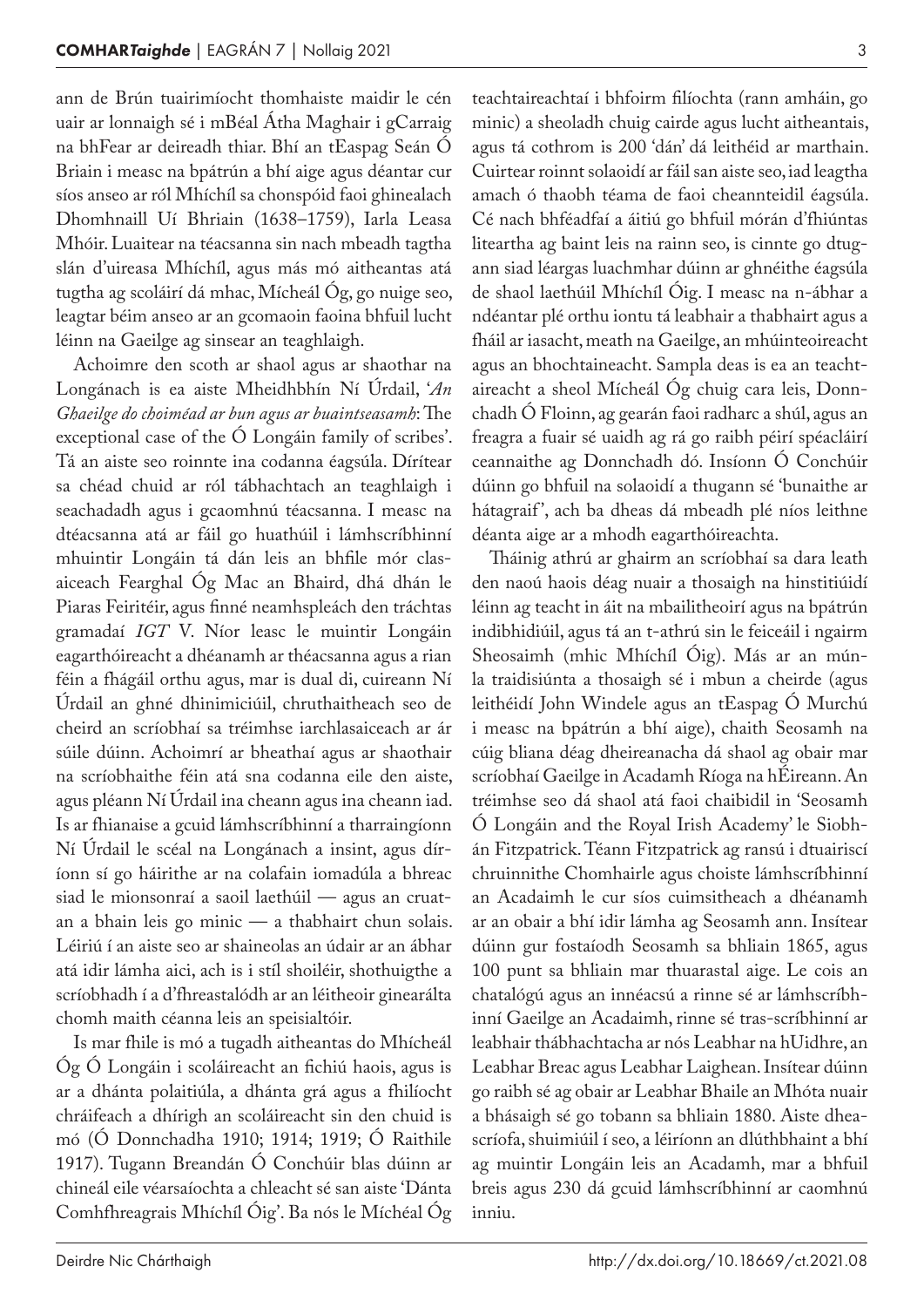B'ársaitheoir, scoláire agus bailitheoir lámhscríbhinní aitheanta é John Windele (1801–1865), agus is eisean is ábhar d'aiste Joan E. Rockley, 'John Windele'. Bhí spéis ar leith ag Windele i gcultúr agus i stair na hÉireann agus insítear anseo dúinn go mba mhinic ina idirghabhálaí é idir scríobhaithe Chorcaí (muintir Longáin ina measc) agus ársaitheoirí na cathrach. Tá comhfhreagras tagtha anuas chugainn a léiríonn an tacaíocht leanúnach eacnamaíochta a thugadh Windele do na Longánaigh. Tá litreacha againn a chuir Seosamh chuige ag lorg cúnamh airgid air i ndiaidh bhlianta cruatain an Ghorta Mhóir, mar shampla, agus litir eile ó pheann Windele a thugann le tuiscint go raibh sé ag tacú le hiarrachtaí Sheosaimh cuairt a thabhairt ar Mhúsaem na Breataine. Insítear dúinn go raibh dúil ar leith ag Windele sna clocha oghaim, agus tá neart litreacha agus líníochtaí ar marthain ó na 1840idí agus na 1850idí i láimh Sheosaimh, a léiríonn comhfhreagras agus comhoibriú leanúnach idir an bheirt. Cuireann íomhánna de na líníochtaí sin i gcuimhne dúinn nárbh iad téacsanna amháin a bhreac agus a chaomhnaigh na Longánaigh, agus gurbh fhairsing réimse spéise an teaghlaigh.

Éiríonn le Timothy O'Neill cur síos soiléir, sothuigthe a dhéanamh ar ábhar atá teicniúil go maith in 'The lithographic manuscript facsimiles of the Royal Irish Academy.' Déantar cur síos ar na modhanna priontála éagsúla a bhí á bhforbairt sa naoú haois déag ag tús na haiste. Ba í an liteagrafaíocht — próiseas atá bunaithe, go bunúsach, ar dhomheascthacht uisce agus ola, — a roghnaigh an tAcadamh Ríoga le facsamhlacha lámhscríbhinní Gaeilge a phriontáil, agus ba é Seosamh Ó Longáin a d'ullmhaigh na tras-scríbhinní chuige sin. I rith na 1870idí rinneadh priontáil liteagrafaíochta ar Leabhar na hUidhre (ARÉ LS 23 E 25 (1229)), ar an Leabhar Breac (ARÉ 23 P 16 (1230)) agus ar Leabh‑ ar Laighean (TCD LS 1339). Faighimid léargas ar na modhanna oibre, ar na costais agus ar na conspóidí a bhain leis na tionscnaimh sin san aiste seo. Bhás‑ aigh Ó Longáin sa bhliain 1880, sular foilsíodh an t-eagrán de Leabhar Laighean. In ainneoin gur cháin scoláirí áirithe a chuid tras-scríbhinní ag an am, leagann O'Neill béim ar an éacht a rinne Seosamh agus é ag obair ar fhacsamhlacha an Acadaimh. Aiste fhíorspéisiúil is ea seo, a chaitheann solas ar ghné eile ar fad d'oidhreacht mhuintir Longáin.

Cúis cheiliúrtha a bhí ann nuair a bhronn Diúc Devonshire Leabhar Leasa Móir (nó Leabhar Méig

Carthaigh Riabhaigh) ar Choláiste na hOllscoile, Corcaigh i mí Dheireadh Fómhair 2020. Is tráthúil, mar sin, an plé a dhéanann Pádraig Ó Macháin ar an mbaint a bhí ag na Longánaigh leis an lámhscríbhinn thaibhseach sin san aiste 'Leabhar Leasa Móir agus muintir Longáin'. Féachann sé le scéal bearnach na lámhscríbhinne sa naoú haois déag a rianú agus le léiriú a thabhairt ar an gcaoi a ndeachaigh sí i bhfeidhm ar an dara agus an tríú glúin de mhuintir Longáin. Meabhraítear dúinn ag tús na haiste gurbh annamh a bhíodh teagmháil ag scríobhaithe iarchlasaiceacha le lámhscríbhinní meamraim dá leithéid, agus gur eachtra shuntasach i scéal na Longánach ab ea teacht chun solais lámhscríbhinn Leasa Móir. Ba sa bhliain 1815 a theagmhaigh Mícheál Óg leis an lámhscríbhinn den chéad uair, agus is iomaí téacs atá tagtha anuas chugainn a shíolraíonn ó chóipeanna a rinne sé den leabhar idir an bhliain sin agus 1821. Déanann Ó Macháin amach gur chuir an lámhscríbhinn le réimse eolais agus le cruthaitheacht na Longánach. Ar na gnéithe is spéisiúla ar fad san aiste seo tá an plé a dhéantar ar an gcaoi ar mhúscail cinn litreacha mhaisithe Leabhar Leasa Móir suim Phóil agus Sheosaimh, go háirithe, sa challagrafaíocht. Tá dréachtaí de litreacha a cóipeáladh ón leabhar sin agus de litreacha dá dhéantús féin againn ó pheann Phóil, mar shampla, agus is ábhar spéise ar leith leabhar aibítre — an t-aon sampla dá leithéid sa Ghaeilge — atá ar marthain i láimh Sheosaimh. Cuireann íomhánna gléineacha go mór leis an aiste thaitneamhach seo.

Duine de na pátrúin ba thábhachtaí a bhí ag Mícheál Óg ab ea an tEaspag Seán Ó Murchú (1815–1847), agus is ar a leabharlann siúd a dhíríonn Margaret Lantry in 'The library of the Bishop John Murphy, patron and bibliomania.' Insítear dúinn go raibh sé ar intinn ag an easpag leabharlann a chruthú a mbeadh fáil uirthi mar áis phoiblí, ach gur díoladh a chuid leabhar ag díolacháin phríobháideacha i ndiaidh a bháis. Téann an t-údar ag tochailt i gcatalóga agus i dtuairiscí comhaimseartha le meastachán a dhéanamh ar mhéid agus ar dhéantús leabharlann an easpaig, agus ar an scaipeadh a rinneadh ar na leabhair nuair a cailleadh é. Tuairimíonn Lantry go raibh cothrom is 106 leabhar Gaeilge agus 120 lámhscríbhinn Ghaeilge i measc na leabhar a bhailigh sé. Ba é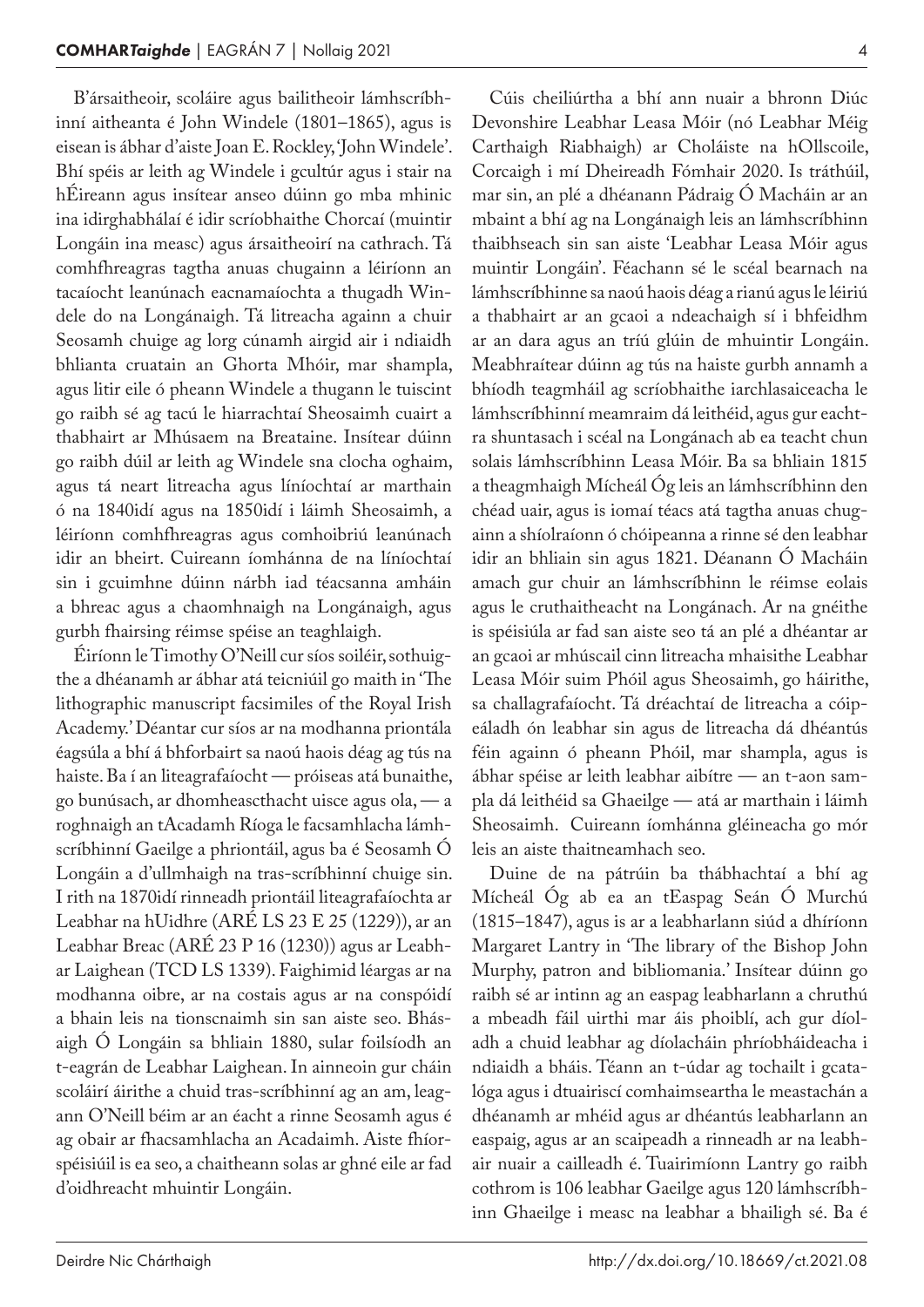Mícheál Óg Ó Longáin a scríobh formhór mór na lámhscríbhinní sin idir na blianta 1814 agus 1848, ach tugann liosta fada scríobhaithe a luaitear sna lámhscríbhinní léiriú níos iomláine dúinn ar thábhacht Uí Mhurchú mar phátrún do scríobhaithe Gaeilge i gcoitinne. Bronnadh lámhscríbhinní an easpaig ar Choláiste Phádraig, Má Nuad sa bhliain 1848, agus is ansin atá siad go fóill inniu. Staidéar spéisiúil, cuim‑ sitheach é seo, arb é an chéad chéim é i dtaighde an údair ar fhear mór leabhar a raibh tábhacht nach beag aige i scéal mhuintir Longáin.

Saothar scoláireachta den scoth is ea an aiste dheireanach sa chnuasach seo le Richard Sharpe, 'The Manuscripts of Mícheál Óg Ó Longáin that were sold to Sir William Betham'. Lámhscríbhinní Uí Longáin i mbailiúchán William Betham (1779– 1853) is ábhar don aiste, agus is d'ábharthacht agus do dhéantús na lámhscríbhinní sin a thugann Sharpe tús áite; déanann sé mionanailís ar leagan amach na lámhscríbhinní, ar an gcaoi a ndearnadh innéacsú agus catalógú orthu, agus ar a seachadadh ó láimh go láimh. Maítear nach mór breathnú ar na lámhscríbhinní tríd an lionsa seo — mar dhéantúsáin ina gceart féin, seachas mar shoithí do théacsanna — le tuiscint cheart a fháil ar mhodhanna oibre agus ar dhearcadh na Longánach. Lámhscríbhinní cumaisc nach bhfuil mórán de struchtúr ag baint leo iad roinnt mhaith de na leabhair i mbailiúchán Betham, agus déanann Sharpe amach gur cheangail a mhic blúirí de pháipéir Mhíchíl Óig le chéile ar mhaithe lena ndíol. Is cosúil gur breacadh lámhscríbhinní eile don mhargadh áitiúil agus, ní ba dheireanaí, do mhargadh Bhaile Átha Cliath. Caitheann an taighde seo solas ar na Longánaigh mar dhíoltóirí lámhscríbhinne a raibh fios a ngnó acu, agus ar Betham mar cheannaí a raibh tuairimí ar leith aige i dtaca le fiúntas agus luach leabhar. Is ar thaighde cuimsitheach, cúramach, críochnúil atá an aiste seo bunaithe agus tá fianaise na n‑argóintí leagtha amach go soiléir, áititheach. Luaitear réimsí taighde a bhfuil iniúchadh le déanamh go fóill orthu — anailís ghinearálta ar dhíolacháin lámhscríbhinní na Longánach ina measc — agus is mór an caillteanas do scoláireacht na Gaeilge nach maireann an t‑údar le cuid den taighde sin a chur i gcrích.

Cnuasach an-bhreá é seo, ar an iomlán, a thugann aitheantas do thábhacht na Longánach agus a fhéachann le hiniúchadh a dhéanamh ar ghnéithe dá n‑oidhreacht nach ndearnadh scrúdú go fóill orthu. Ní mar scríobhaithe amháin a chuirtear muintir Longáin inár láthair anseo, ach mar eagarthóirí, scoláirí, filí, ealaíontóirí agus fir ghnó. D'fhreastalódh cuid de na haistí ar an léitheoir ginearálta, ach tá aistí eile ann atá dírithe, shílfeá, ar lucht an léinn amháin. I measc na n‑aidhmeanna a chuireann na heagarthóirí rompu ina réamhrá gairid tá taighde úr a spreagadh, agus má tá guthanna scoláirí óga ar iarraidh ón gcnuasach seo, is cinnte go bhfuil obair sa ghort seo dóibh. Tá an t-imleabhar féin snasta agus tarraingteach, agus tá moladh ag dul do lucht a eagartha.

### Giorrúcháin:

*IGT* — Bergin, O. (eag.) (1955) 'Irish grammatical tracts'. Forlíon le: *Ériu* 17: 259–293.

> *Deirdre Nic Chárthaigh Institiúid Ard-Léinn Bhaile Átha Cliath*